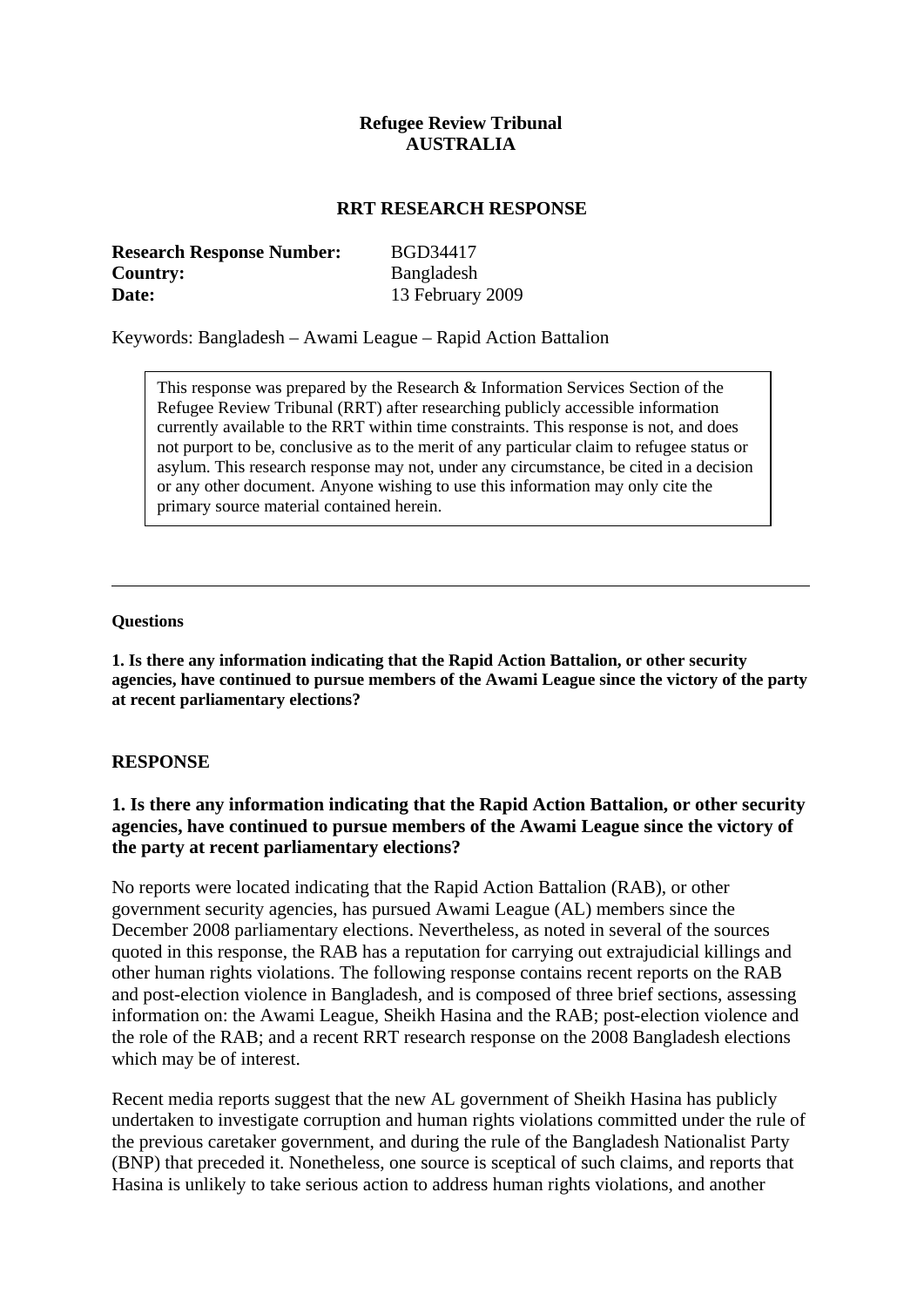reports fear that violent reprisals from the AL against Bangladesh Nationalist Party (BNP) members may lead to further military intervention and the imposition of a state of emergency.

A 12 February 2009 report from *The New Nation* quotes Hasina stating that "[t]he cases of all extra-judicial killings countrywide would be brought under the trial process and legal action would be taken against the members of law enforcing agencies involved in such killings". Nonetheless, Hasina stopped short of claiming that she could stop the RAB "killing people without trial", as "a tiger that has tested blood cannot forget the taste of blood. It takes time to change the old habit":

Prime Minister Sheikh Hasina has said that her government would publish 'white papers' on corruptions done during the erstwhile BNP-led four party alliance government and the armybacked Caretaker Government regimes.

She also promised in the parliament yesterday to bring the persons involved in extra-judicial killings to book.

…Responding to a supplementary question from Rashed Khan Menon MP the PM said, "The cases of all extra-judicial killings countrywide would be brought under the trial process and legal action would be taken against the members of law enforcing agencies involved in such killings."

"No matter whoever the terrorists or offenders are, they have the right to seek justice. None can take the law into their own hands," the PM added.

Hasina said during the previous BNP rule, 'operation clean heart' was launched when people were caught and killed. This followed the formation of the Rapid Action Battalion (RAB) for killing people without trial.

"I was the first political leader to protest this extrajudicial killing…Many told me that it's a popular operation, but I didn't support this. Then all started realising," she said.

Posing a question as to who created these "terrorists", the Prime Minister observed those who created the terrorists killed them later on. "Such killing cannot be accepted."

However, Hasina said that it may take some times to stop the extrajudicial killing as she cited a proverb 'a tiger that has tested blood cannot forget the taste of blood. It takes time to change the old habit' ('White papers on last 2 regimes soon: Hasina: Persons responsible for extrajudicial killings to be brought to book' 2009, *The New Nation*, 12 February <http://nation.ittefaq.com/issues/2009/02/12/news0041.htm> – Accessed 12 February 2009 – Attachment 1).

A 12 February report from *The Daily Star* quotes Hasina stating that "the government will form a committee to investigate the repression and injustices inflicted on Awami League activists during the BNP-led alliance regime", and that "members of law enforcement agencies will also be made accountable and tried for their failure to carry out their duties":

In reply to a query of AL lawmaker also former law minister, Abdul Matin Khasru, the premier said the government will form a committee to investigate the repression and injustices inflicted on Awami League activists during the BNP-led alliance regime. Actions will be taken following investigation, so the victims may get justice, she asserted.

The premier also warned members of law enforcement agencies of stern actions on their failure to protect the lives and properties of the people.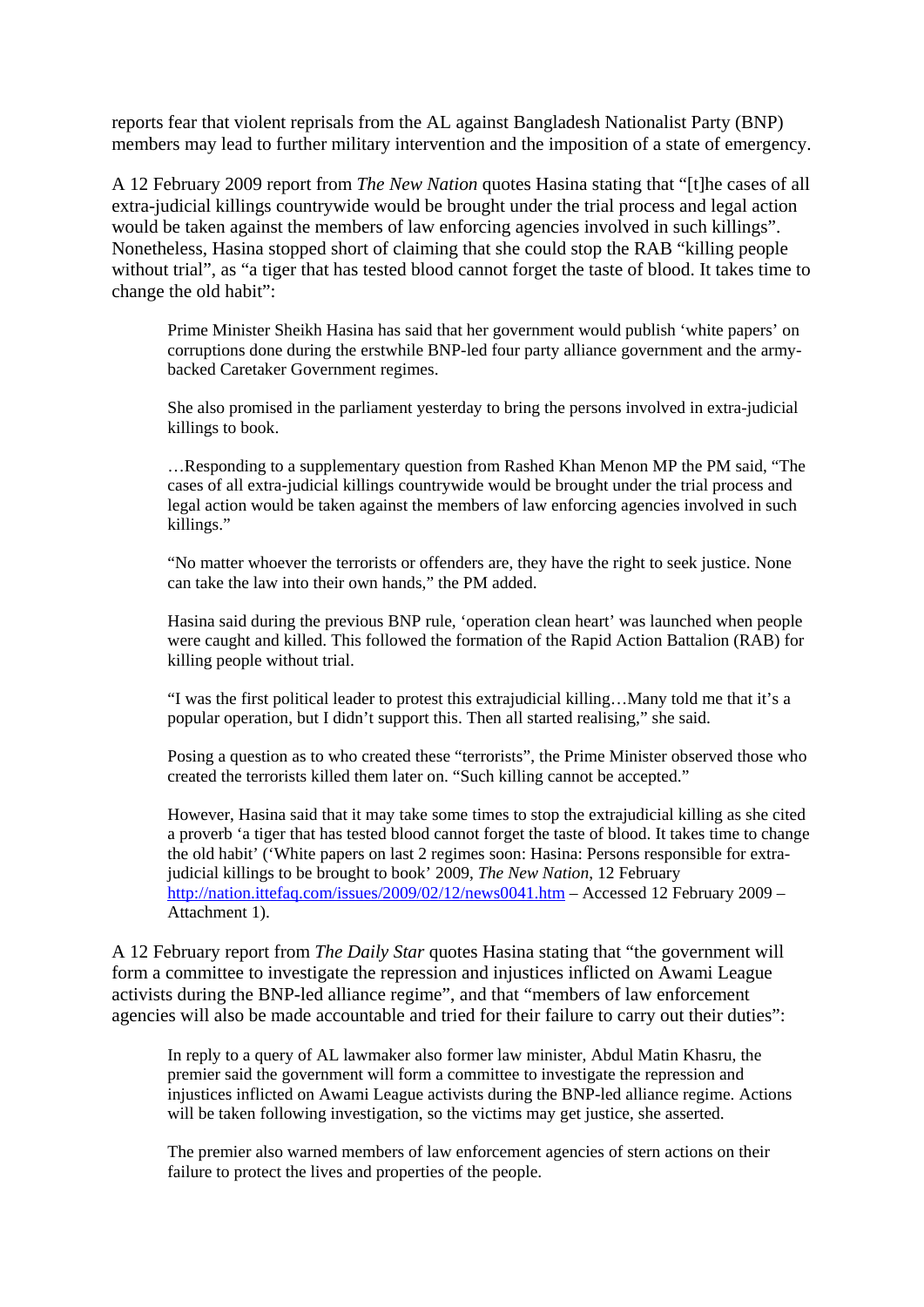"Those responsible for committing crimes must be brought to book. But members of law enforcement agencies will also be made accountable and tried for their failure to carry out their duties," the prime minister warned.

…In reply to a question of AL-led grand alliance lawmaker Rashed Khan Menon, the prime minister said she has always been against extra judicial killings.

"The government will remain alert to stop extra judicial killings and those found to be involved in such crimes will be brought to justice," she said adding, the culture of extra judicial killings raised its head during the BNP-led alliance government after it had launched Operation Clean Heart and formed Rapid Action Battalion (Rab).

The premier however added 'it might take some time to change their habit of extra judicial killings' ('White Papers on graft on the cards' 2009, *The Daily Star*, 12 February <http://www.thedailystar.net/newDesign/news-details.php?nid=75519>– Accessed 12 February 2009 – Attachment 2).

A January 2009 editorial in the *New Age* takes a different line, claiming that "[i]n just a week since it assumed power, the AL-led alliance had tacitly endorsed one of the most grotesque aspects of Bangladesh's failing record in governance: the disturbing trend of security agencies, especially RAB, killing suspects in their detention". This source claims that "truly meaningful changes in the arena of human rights are not on the agenda" of the new AL government, going on to claim that "Sheikh Hasina's past remarks indicate that RAB will enjoy her unqualified support and her government's tacit nod for their human rights violations":

In just a week since it assumed power, the AL-led alliance had tacitly endorsed one of the most grotesque aspects of Bangladesh's failing record in governance: the disturbing trend of security agencies, especially RAB, killing suspects in their detention. In the weeks that followed there has been no public assurance by the home minister that the circumstances of Shaheen's death will be investigated because, in reality, no government, elected or otherwise, seems inclined to end this illegal and unconstitutional practice as a law and order weapon.

In fact, while extrajudicial killings were given a near institutional-endorsement under the alliance led by Khaleda Zia's Bangladesh Nationalist Party, last year alone, under the interim government of Fakhruddin Ahmed, there were 149 such custodial killings, and in the four years since the creation of RAB, there have been over 500 such deaths, many of them preceded by inhuman torture, none of them investigated by the government, and almost all of them depicted in the news media as 'encounters' or 'shootouts' or 'ambushes'.

The latest incident is perhaps an appropriate first warning that though the AL-led alliance swept into power through the December 29 elections, promising a radical change in the quality of governance, truly meaningful changes in the arena of human rights are not on the agenda. The rule of law demands that the justice delivery system examine charges or accusations brought against individuals before punishment is awarded by courts of law, as per guidelines set by the parliament. Inherent in this system of trial and punishment are innumerable checks and balances which should prevent abuses of power. What RAB's record of extrajudicial killings – carried out in the name of crime fighting – has done is make a mockery of the justice delivery system, and essentially provide a state equivalent of vigilantism.

…The Awami League has, till now, shown no sign that its record will be any better. In fact, prime minister Sheikh Hasina's past remarks indicate that RAB will enjoy her unqualified support and her government's tacit nod for their human rights violations. 'Many people think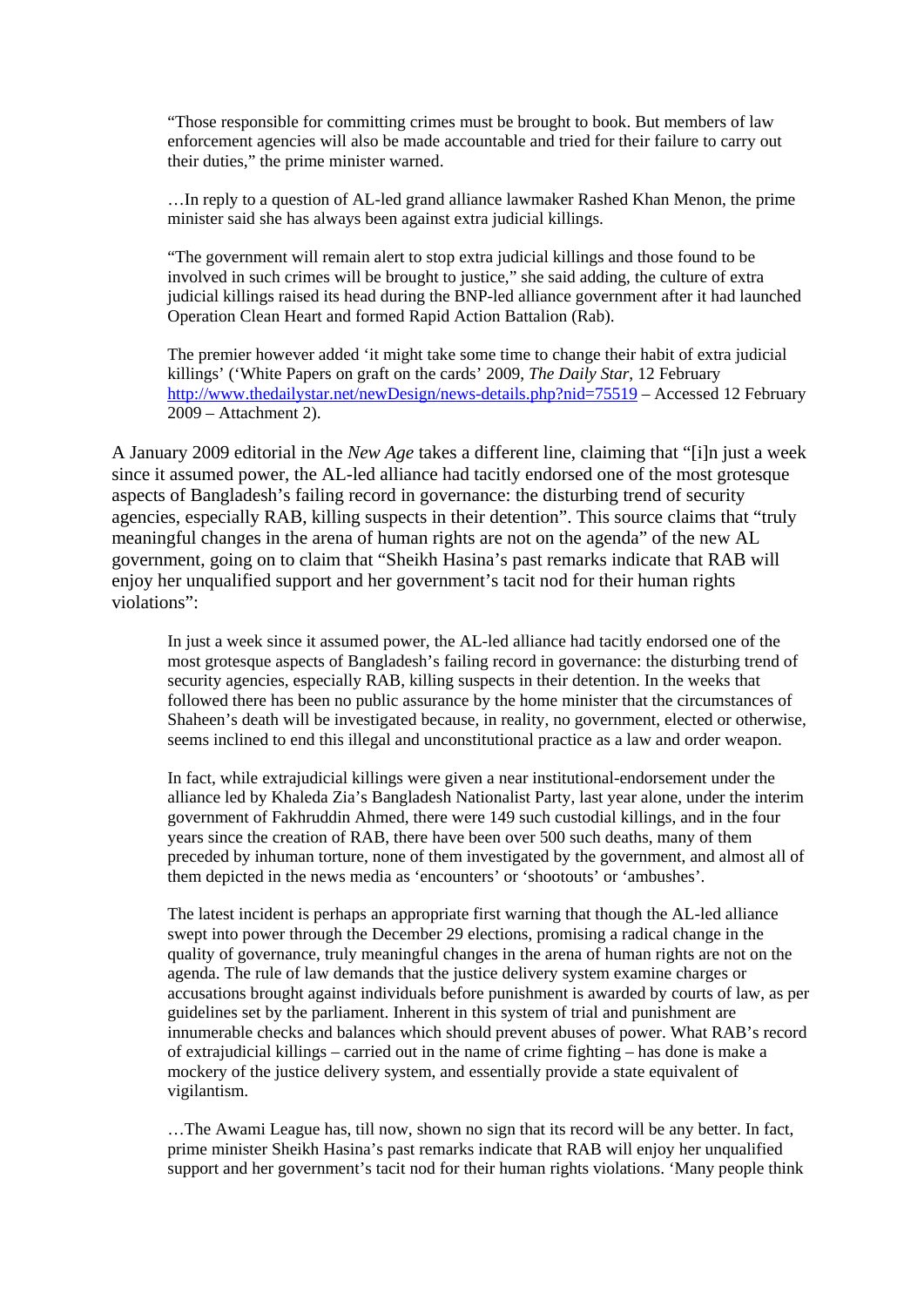if Awami League comes to power again, it will abolish RAB. But we will not do so. Rather, RAB will be given a special assignment to capture corrupt people,' Sheikh Hasina is quoted to have said in a March 17, 2006 press release that still adorns the party's website (Haider, M. 2009, 'The new regime's deafening silence on custodial deaths', *New Age*, 23 January <http://www.newagebd.com/2009/jan/23/edit.html> – Accessed 12 February 2009 – Attachment 3).

An 11 January 2009 report from the *Khaleej Times* quotes an International Crisis Group source who warns that "[t]he challenge for the two main parties is to manage this temptation for revenge", and that "[i]f the violence spins out of control, the military could step in again and it is unlikely to do another softly-softly state of emergency. Martial law is more likely next time":

But analysts both here and abroad warn that a still-polarised electorate and a deep legacy of corruption have the potential to unleash the sort of violent confrontation that forced the military to step in two years ago.

"To prevent a return to the winner-takes-all style of politics, the government will have to reach out to the opposition and try to work with it for the next five years," said Michael Shaikh, a senior analyst from the Brussels-based International Crisis Group (ICG).

"The challenge for the two main parties is to manage this temptation for revenge."

…Unlike previous elections, the December 29 polls were largely peaceful, but police say there have been four election-related deaths since then, with media reporting at least 11 dead.

"If the violence spins out of control, the military could step in again and it is unlikely to do another softly-softly state of emergency. Martial law is more likely next time," Shaikh said.

…"Sheikh Hasina has made the right noises about reaching out to the opposition but that's different from actually doing it. For all the graciousness we've seen there is still a lot of bitterness."

…The initial statements have been very positive but will they carry on being magnanimous? The fact that Sheikh Hasina won by such a big margin, that has gone to politicians' heads before in Bangladesh," Gareth Price, head of the Asia programme at British-based think-tank Chatham House, said.

"It's just waiting and hoping that lessons have been learnt and that mistakes by the opposition and the government won't be repeated" ('Democracy still fragile in post-election Bangladesh', *Khaleej Times*, (source: *Agence France-Presse*), 11 January – Attachment 4).

Recent media reports from a variety of sources provide information on post-election violence and the RAB.

A 27 January 2009 article from the *Arab News* reports that the United Nations Development Programme representative in Bangladesh has "expressed concern about the post-election human rights situation in Bangladesh as violence escalated after the polls", claiming that "violence has gone almost unabated after the Dec. 29 general election":

The United Nation yesterday expressed concern about the post-election human rights situation in Bangladesh as violence escalated after the polls, leaving as many as 20 people killed in less than a month's time.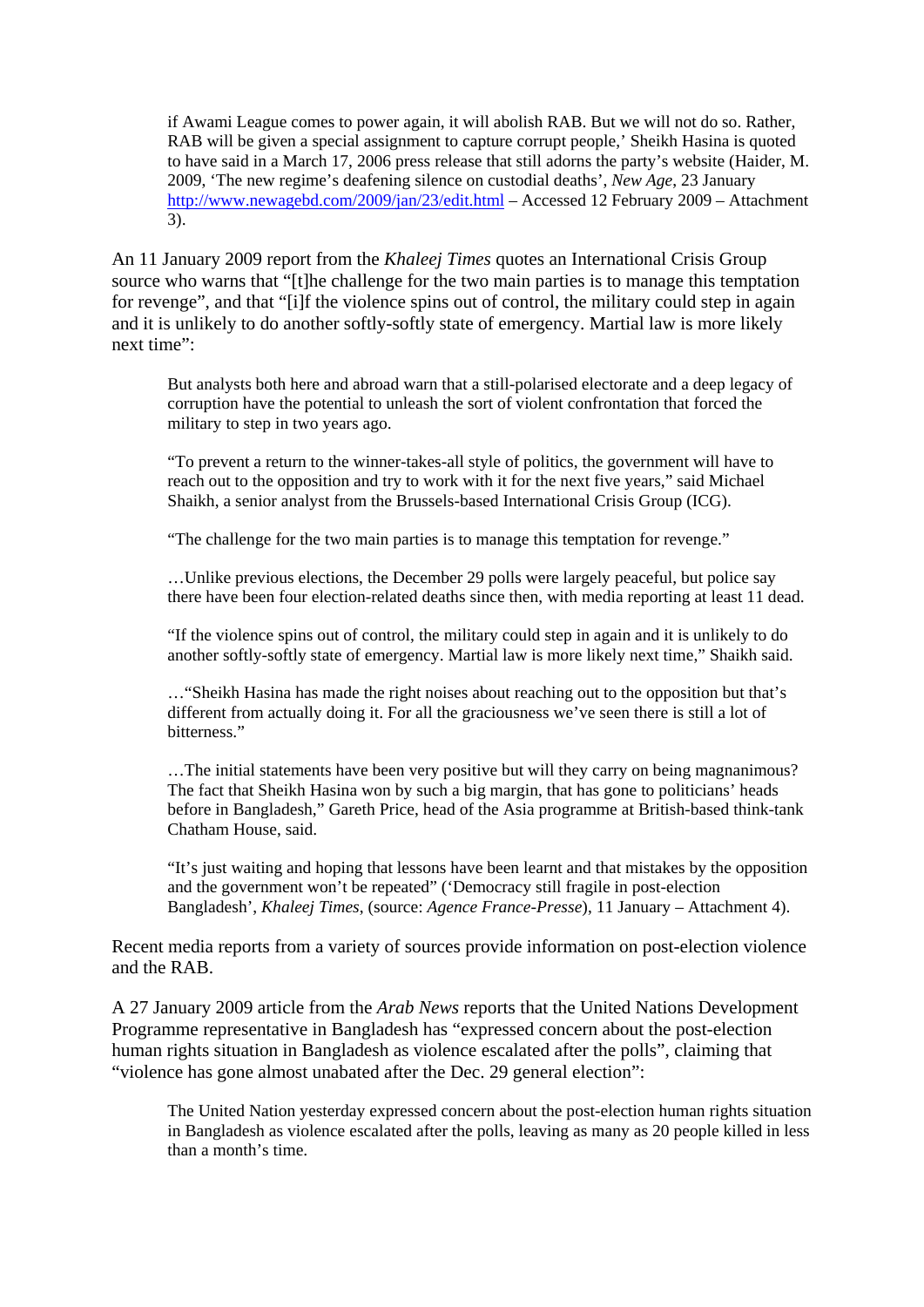"Still any violation of human rights is not a good sign. So, we do have some concern on that and we hope that it will improve in the future," Renata Lok Dessallien, UN Development Program resident representative, told reporters after a meeting with Foreign Minister Dipu Moni.

She said that the UN was not happy with the situation as violence has gone almost unabated after the Dec. 29 general election, which was generally peaceful with an overwhelming high voter turnout.

The UN envoy hoped that the new government of Prime Minister Hasina Wajed will take good care of the country's human rights situation ('Post-poll violence in Bangladesh worries UNDP' 2009, *Arab News*, 27 January – Attachment 5).

*Reuters Alertnet* reported on 22 January that violence during the *upazila* elections "was relatively low" compared to previous elections, but that AL and BNP members attempted "to assert control in the villages where 80 percent of Bangladesh's people live". The report also claims that there was "'spreading infighting'" among the Awami ranks, fuelled by those who failed to run in the Dec. 29 polls"; according to quoted "officials", "[i]n some places, more than half a dozen Awami candidates vied for a single post of sub-district chairman":

At least 100 people were injured and several polling centres ransacked as rival activists clashed during Bangladesh rural elections Thursday, police and witnesses said, but compared to some past polls that was relatively low.

Analysts and foreign supporters of Bangladesh have been looking for it to achieve a degree of political peace and stability that will help it attract needed investment and aid.

Voting was suspended completely in two sub-districts and at 10 centres elsewhere across the country, and around 20 people were arrested following overnight poll-related violence that killed one man and hurt around 300 others, mostly in southeast areas, police and witnesses said.

However, in most of the 481 rural sub-districts – the focal points of local government in the country of more than 140 million people – voting was going relatively smoothly.

…Though the rural vote was supposed to be a non-party election, poll officials said both Awami League and the BNP fielded their people in large numbers to assert control in the villages where 80 percent of Bangladesh's people live.

Election Commissioner Sakhawat Hossain said "extensive use of political influence in a nonparty election led to violence in many places."

However, he also said "the commission viewed (that) the voting was largely peaceful and orderly."

Political observers expect the BNP to fare well in the rural vote, partly because of "spreading infighting" among the Awami ranks, fuelled by those who failed to run in the Dec. 29 polls.

In some places, more than half a dozen Awami candidates vied for a single post of sub-district chairman, officials said ('Violence hits Bangladesh poll, but down from past' 2009, *Reuters Alertnet*, 22 January – Attachment 6).

An 11 February article in *The New Nation* reported on a meeting between a US delegation and Bangladeshi government representatives in which the US offered "assistance in reinforcing the security agencies including the Rapid Action Battalion and the police". The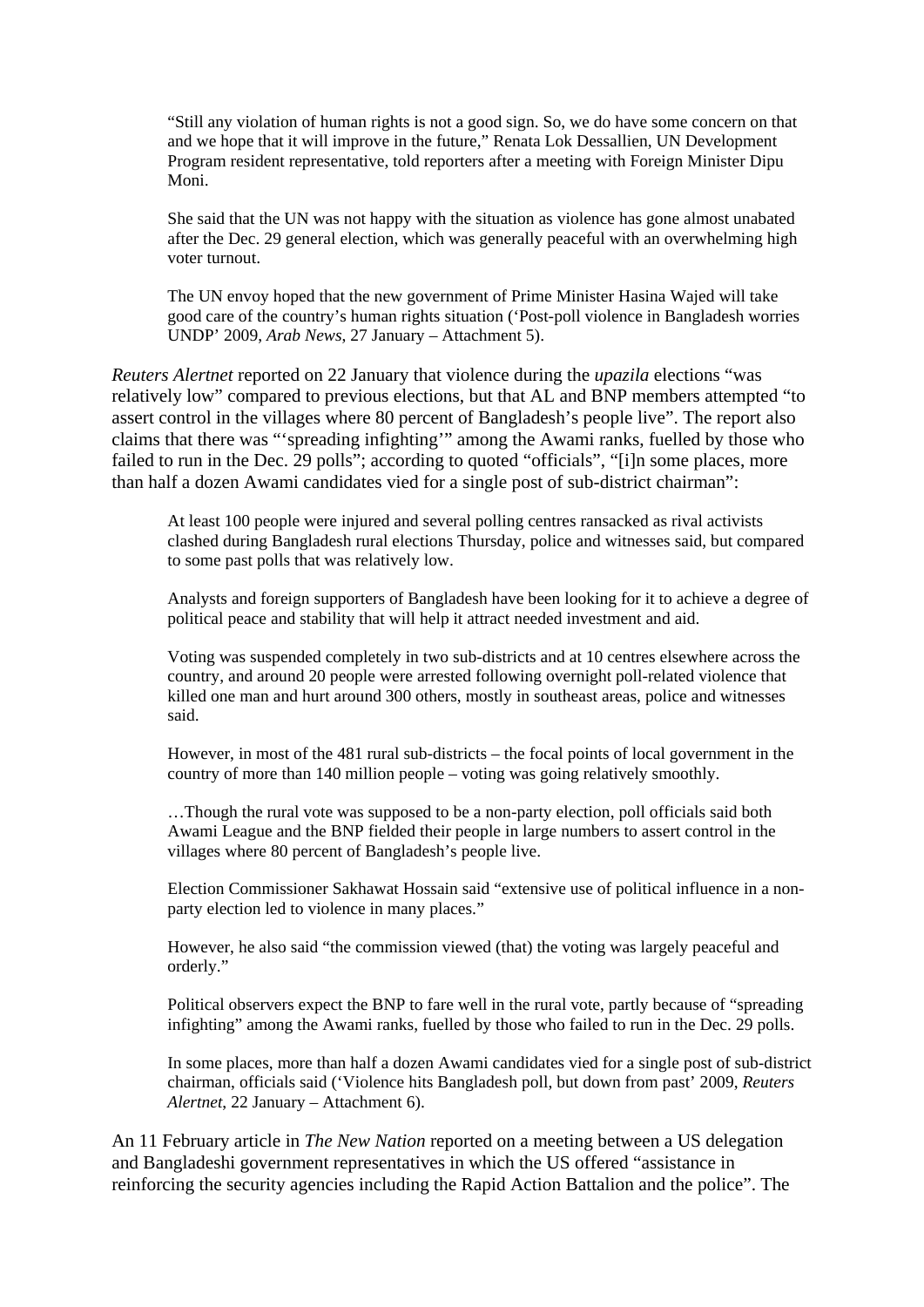report also quotes an government minister who states that "a committee had been formed to oversee the issue of cancellation of cases against Awami League and its associate organisations' leaders and activists, which were filed during the four-party alliance government" and "to review cases the BNP-led government had withdrawn":

The US delegation met with law minister Shafiq Ahmed on Sunday and offered to provide Bangladesh assistance in reinforcing the security agencies including the Rapid Action Battalion and the police.

Carr Trevillian, director of the US International Crime Investigation Training Programme, led the delegation team.

…Sahara said a committee had been formed to oversee the issue of cancellation of cases against Awami League and its associate organisations' leaders and activists, which were filed during the four-party alliance government.

Measures will be taken immediately after getting report from the committee, she said.

The government has formed a five-member committee headed by the law minister to review cases the BNP-led government had withdrawn, she added.

The minister said the government had moved to form new committees cancelling and replacing community policing committees formed during the alliance government, as those were marred by partisan allegations ('Dhaka asks US to detail anti-militancy aid' 2009, *The New Nation*, 11 February – Attachment 7).

An article in *The New Nation*, from 7 February, reports that RAB action "has slowed down since the general elections", noting that some RAB members "have already been returned to their parent departments", and that "[m]any are likely to follow suit":

The intensity of drive against top terrorists, militants, hardened criminals and anti-social elements by the elite force Rapid Action Battalion (RAB) has slowed down since the general elections for a string of reasons.

Transfer phobia has been cited as one of the reasons that has dispirited the members of this elite force in launching vigorous drive against the evil doers for ensuring law and order across the country. Many of the RAB members are smarting from the fear that they might be taken back to their parent departments any time. Fourteen members of the elite force including two additional director generals have already been returned to their parent departments. Many are likely to follow suit, informed sources said.

The sources pointed out that there has been only one major encounter of the RAB with the terrorists during the last one month. In the gun battle with the terrorists one militant was gunned down and one RAB officer of the major rank sustained injuries.

Many wonder over the lack of initiative by the RAB in the sensational break in case at the railway headquarters in Dhaka last month. Sudden slow down of the RAB activities across the country have also surprised many people of different professional groups ('Transfer phobia hits elite forces: Law and order situation deteriorates' 2009, *The New Nation*, 7 February – Attachment 8).

A Human Rights Watch letter to the new government of Bangladesh, carried by *Targeted News Service* on 29 January, recommends that the new AL government take action on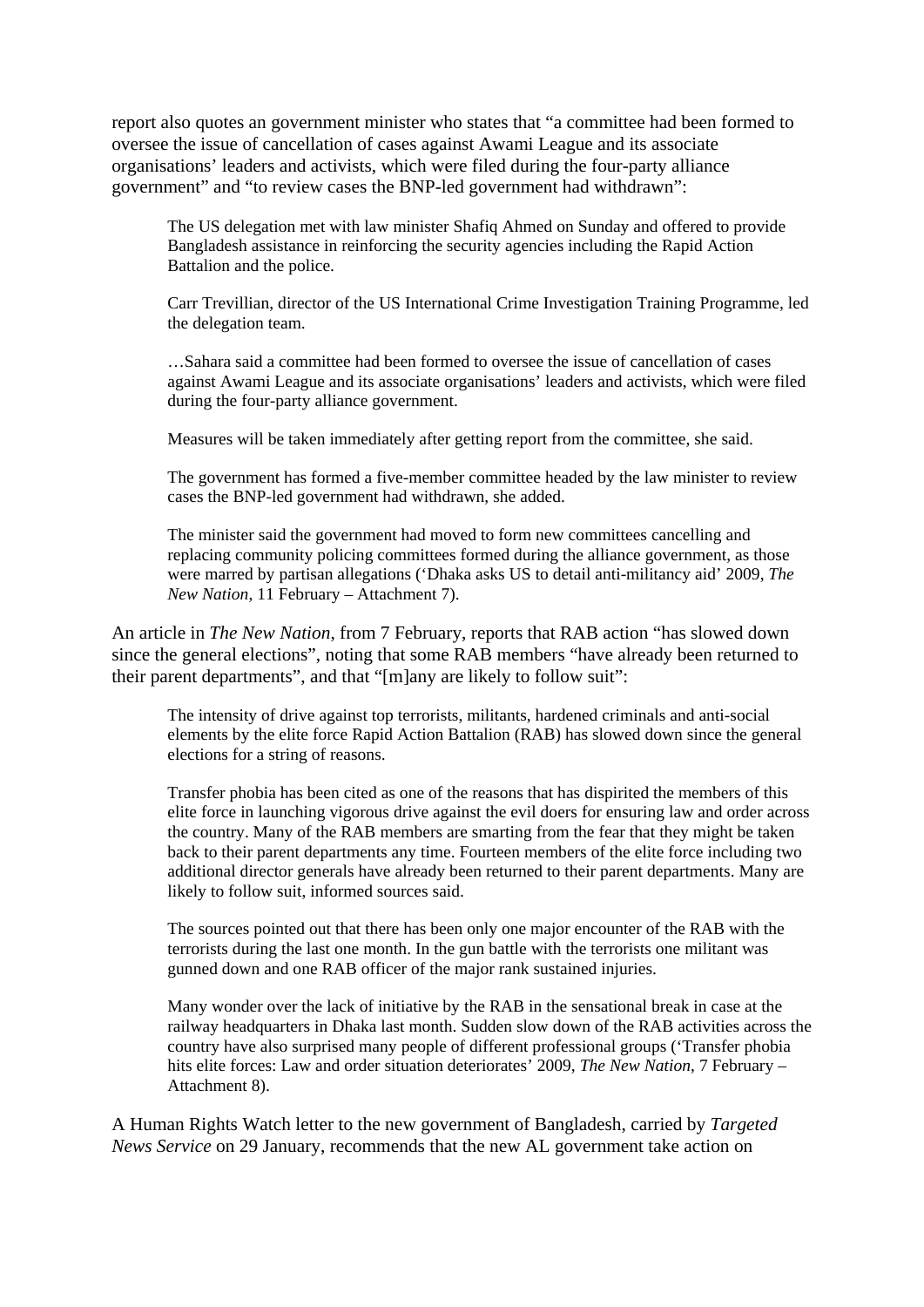"extrajudicial killings, torture, arbitrary detention, corruption, and the role of the Rapid Action Battalion and Directorate General for Forces Intelligence":

The new Awami League government of Bangladesh has a unique opportunity and the responsibility to address major human rights problems that have been ignored by successive governments, Human Rights Watch said today in a letter to Prime Minister Shekh Hasina.

The letter makes specific recommendations for reform on subjects such as extrajudicial killings, torture, arbitrary detention, corruption, and the role of the Rapid Action Battalion and Directorate General for Forces Intelligence ('Bangladesh: New Government Should Act on Rights' 2009, *Targeted News Service*, 29 January – Attachment 9).

A recent research response provides pertinent information on post-election violence in Bangladesh. Question 2 of *Research Response BGD34262*, of 19 January 2009, provides links to media reports relating to post-election violence between supporters of the Awami League and the Bangladesh Nationalist Party (BNP). Question 3 of this response provides information on alleged abuses carried out by the RAB and other government security forces, and Question 5 quotes reports from the media and NGOs relating to the post-election security situation in Bangladesh (RRT Research & Information 2009, *Research Response BGD34262*, 19 January – Attachment 10). Relevant extracts follow:

- An article published in *The Daily Star* on 4 January 2009 reports on continuing election-related violence, stating that "[a]t least 71 people were wounded in postelection clashes between the supporters of Awami League (AL) and BNP and its front organisations over the last two days as more reports pour in of violence across the country ('71 injured as post-election clashes on' 2009, *The Daily Star*, 4 January <http://www.thedailystar.net/story.php?nid=69950> – Accessed 9 January 2009 – Attachment 11).
- An article published by *The New Nation* on 19 January indicates that according to media reports '[a]t least 20 people have been killed and more than 1000 injured in different post-election violence across the country between supporters of the country's two main political parties" while noting that according to police "there have been four election-related deaths" since the December 29 election (Rashid, Manumur 2009, 'Stop violence for peaceful Upazila election', *The New Nation*, 19 January <http://nation.ittefaq.com/issues/2009/01/19/news0019.htm>– Accessed 19 January 2009 – Attachment 12).
- An article published on the *Daily Times* website on 2 January 2009 reports on comments by security officials warning of the possibility of continuing election related violence:

Officials have, meanwhile, warned that post-poll violence was still possible after a ban on political activity was lifted on Thursday.

"Security to Sheikh Hasina is a top priority," the head of the elite Rapid Action Battalion (RAB) security force, Hasan Mahmud, said, adding that more than 50,000 troops deployed for the election would stay in position. Election Commissioner Shakhawat Hossain said voters should be cautious about public celebrations.

"They should not go around being very jubilant. So far so good, but there were incidents of violence that happened in the last election in 2001" ('Khaleda accepts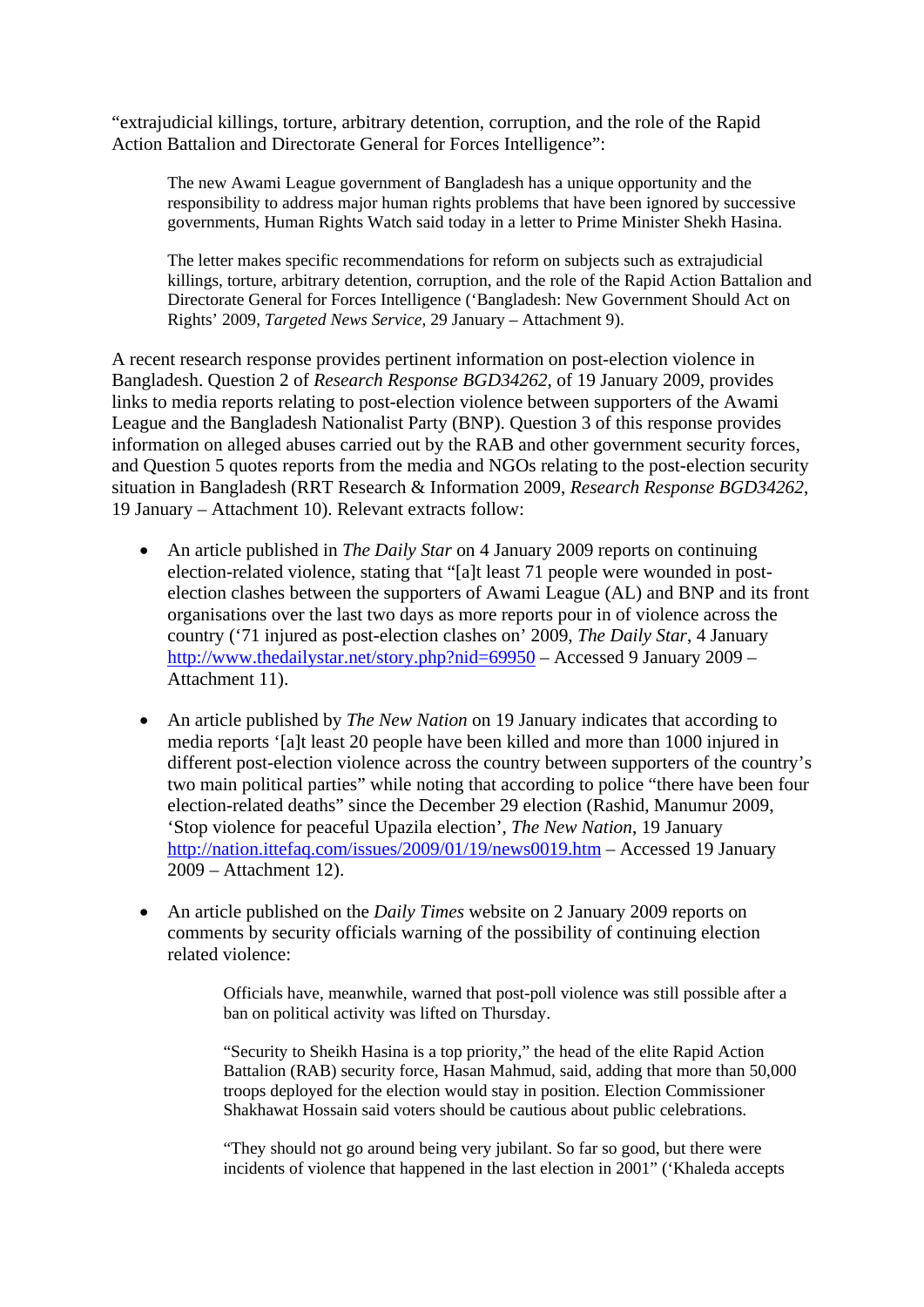defeat in 'rigged' Bangladesh poll' 2009, *Daily Times*, 2 January [http://www.dailytimes.com.pk/default.asp?page=2009\01\02\story\\_2-1-2009\\_pg20\\_1](http://www.dailytimes.com.pk/default.asp?page=2009%5C01%5C02%5Cstory_2-1-2009_pg20_1) – Accessed 8 January 2009 – Attachment 13).

- An article published by *The Daily Star* on 15 January 2009 reports statements by the Bangladesh Election Commissioner, who "said some quarters are trying to influence the upazila parishad elections" , and "expressed his dissatisfaction over the law and order situation ahead of the January 22 upazila parishad elections as post-polls violence still continues in the country" ('EC warns against influencing upazila polls' 2009, *The Daily Star*, 15 January<http://www.thedailystar.net/story.php?nid=71405>– Accessed 15 January 2009 – Attachment 14).
- A statement published on 4 January 2009 on the website of the NGO Ain O Salish Kendra (described as "a national legal aid and human rights organisation, established in 1986") expresses "grave concern" over incidents of violence occurring in Bangladesh after the 29 December 2008 election:

Ain o Salish Kendra (ASK) expresses grave concern over the incidents of attack on the leaders, workers and supporters of different political parties by their rivals at different parts of the country since after December 29 parliamentary election.

According to information collected by ASK in last few days, several people were killed in post-election violence in different places of the country. Many leaders and workers of different parties have been injured while the condition of many is said to be critical.Besides, mischievous incidents like, attacks and setting fire on houses and shops are also taking place. Review of the news published in different newspapers show that in most places the wokers and supporters of the defeated parties are being the subjet to violence by the workers or supporters of the winning party or alliance. Again, in many places the workers and supporters of the winning part are also falling victims to the losing party. We apprehend that the continuation of such incidents will have impact on deteriorating law and order situation of the country.

The situation reminds us the massive violence experienced just after the 2001 national election which catalyzed in creating chaotic and disorderly situation nation wide and worsened the human rights situation. ASK thinks that the administartion should take effective measures to stop the recurrence of post election violence ('ASK's Concern over Post Election Violence' 2009, Ain O Salish Kendra website, 4 January [http://www.askbd.org/web/?page\\_id=924](http://www.askbd.org/web/?page_id=924) – Accessed 8 January 2009 – Attachment 15).

• An article published by *The News International* on 12 January 2009 reports that "analysts both here and abroad warn that a still-polarised electorate and a deep legacy of corruption have the potential to unleash the sort of violent confrontation that forced the military to step in two years ago":

> 'To prevent a return to the winner-takes-all style of politics, the government will have to reach out to the opposition and try to work with it for the next five years,' said Michael Shaikh, a senior analyst from the Brussels-based International Crisis Group (ICG).

'The challenge for the two main parties is to manage this temptation for revenge.' This is Hasina's second stint at the premiership after ruling between 1996 and 2001.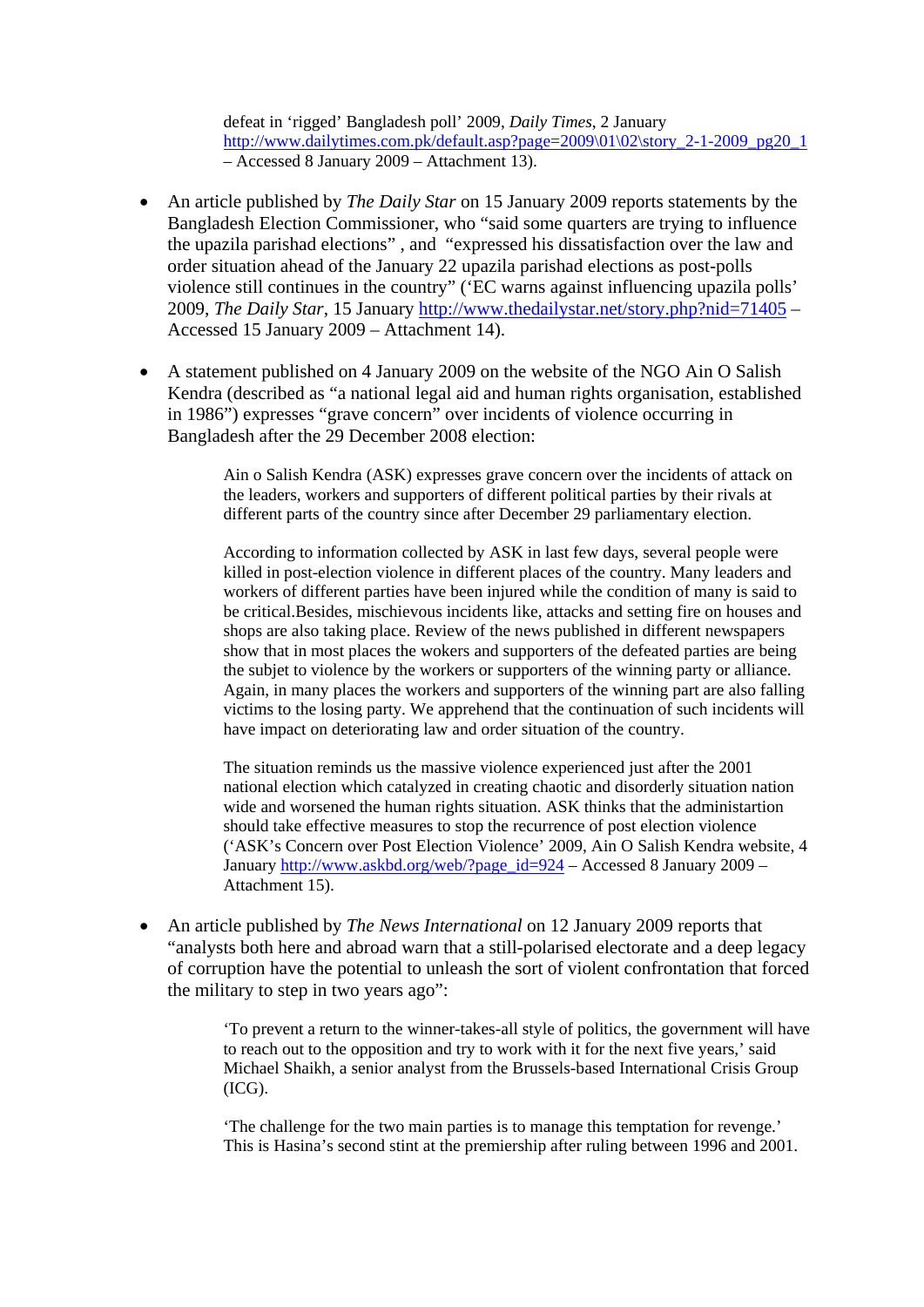…'There is a danger with any government that has an absolute majority,' said Manzoor Hasan, director of BRAC University's Institute of Governance Studies in Dhaka.

'The possibility is that it will steamroll the opposition and do whatever it wants to do.'

Unlike previous elections, the December 29 polls were largely peaceful, but police say there have been four election-related deaths since then, with media reporting at least 11 dead.

'If the violence spins out of control, the military could step in again and it is unlikely to do another softly-softly state of emergency. Martial law is more likely next time,' Shaikh said ('Democracy still fragile in post-election Bangladesh' 2009, *The News International*, 12 January [http://www.thenews.com.pk/daily\\_detail.asp?id=156636](http://www.thenews.com.pk/daily_detail.asp?id=156636) – Accessed 13 January 2009 – Attachment 16).

### **List of Sources Consulted**

#### Internet Sources:

### **Government Information & Reports**

Immigration & Refugee Board of Canada [http://www.irb-cisr.gc.ca/en/index\\_e.htm](http://www.irb-cisr.gc.ca/en/index_e.htm)  UK Home Office<http://www.homeoffice.gov.uk/> US Department of State<http://www.state.gov/> **Non-Government Organisations**  Human Rights Watch website <http://www.hrw.org/> Amnesty International website<http://www.amnesty.org/> Freedom House<http://www.freedomhouse.org/template.cfm?page=1> Asian Centre for Human Rights website<http://www.achrweb.org/> Human Rights Congress for Bangladesh Minorities<http://www.hrcbm.org/> Asian Human Rights Commission<http://www.ahrchk.net/index.php> Odhikar website<http://www.odhikar.org/> **Region Specific Links** *Independent Bangladesh* website <http://www.independent-bangladesh.com/> *New Age* website <http://www.newagebd.com/> *The Daily Star* website<http://www.thedailystar.net/> *The Independent* website <http://www.theindependent-bd.com/> *The News Today* website <http://www.newstoday-bd.com/> *The Bangladesh Today* website<http://www.thebangladeshtoday.com/> **Search Engines**  Google [http://www.google.com](http://www.google.com/) Staggernation Google API Proximity Search<http://www.staggernation.com/cgi-bin/gaps.cgi> Yahoo http://search.yahoo.com/

Databases:

FACTIVA (news database) BACIS (DIAC Country Information database) REFINFO (IRBDC (Canada) Country Information database)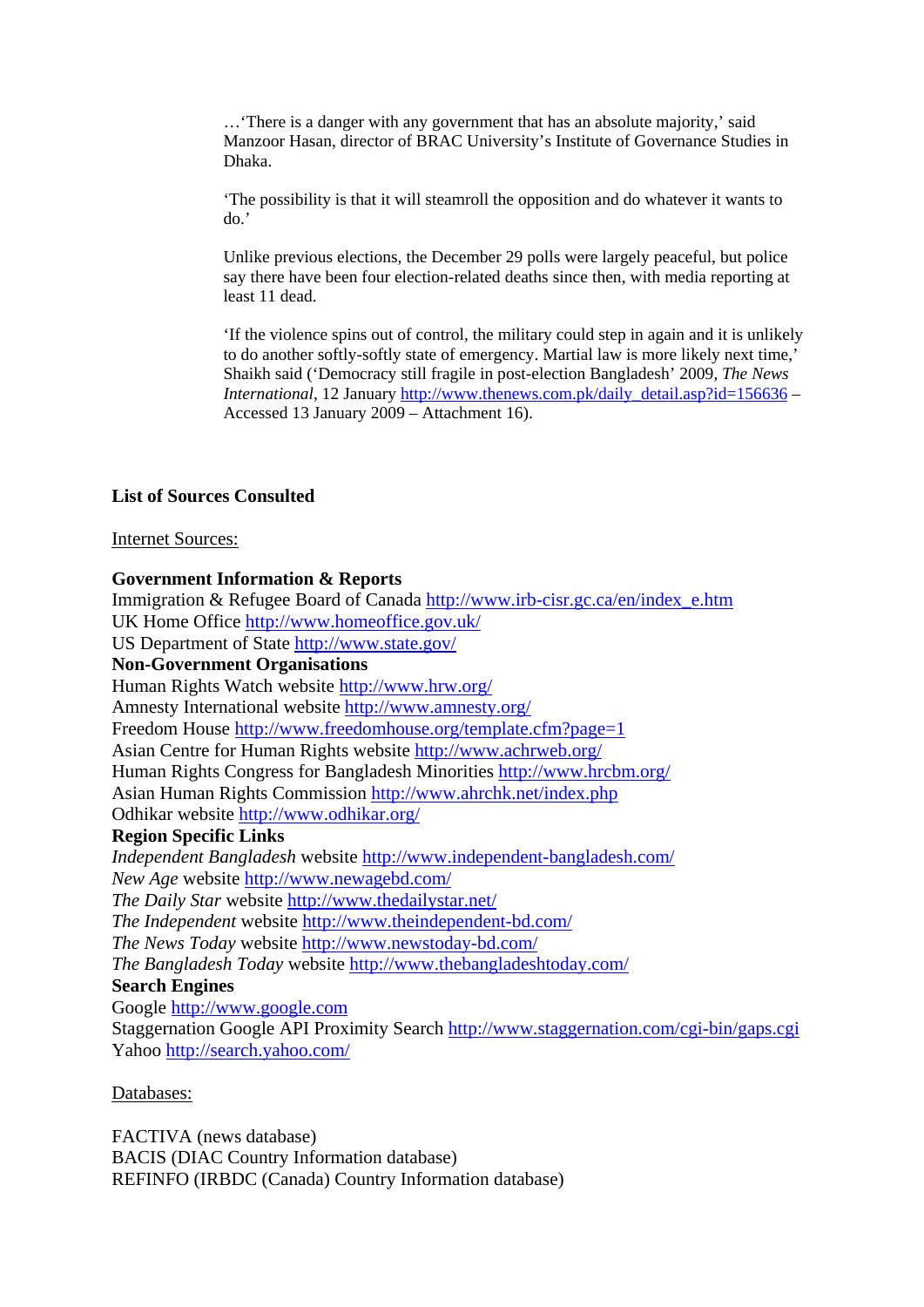ISYS (RRT Research & Information database, including Amnesty International, Human Rights Watch, US Department of State Reports)

RRT Library Catalogue

# **List of Attachments**

- 1. 'White papers on last 2 regimes soon: Hasina: Persons responsible for extra-judicial killings to be brought to book' 2009, *The New Nation*, 12 February <http://nation.ittefaq.com/issues/2009/02/12/news0041.htm> – Accessed 12 February 2009.
- 2. 'White Papers on graft on the cards' 2009, *The Daily Star*, 12 February <http://www.thedailystar.net/newDesign/news-details.php?nid=75519> – Accessed 12 February 2009.
- 3. Haider, M. 2009, 'The new regime's deafening silence on custodial deaths', *New Age*, 23 January<http://www.newagebd.com/2009/jan/23/edit.html>– Accessed 12 February 2009.
- 4. 'Democracy still fragile in post-election Bangladesh', *Khaleej Times*, (source: *Agence France-Presse*), 11 January.
- 5. 'Post-poll violence in Bangladesh worries UNDP' 2009, *Arab News*, 27 January.
- 6. 'Violence hits Bangladesh poll, but down from past' 2009, *Reuters Alertnet*, 22 January.
- 7. 'Dhaka asks US to detail anti-militancy aid' 2009, *The New Nation*, 11 February.
- 8. 'Transfer phobia hits elite forces: Law and order situation deteriorates' 2009, *The New Nation*, 7 February.
- 9. 'Bangladesh: New Government Should Act on Rights' 2009, *Targeted News Service*, 29 January.
- 10. RRT Research & Information 2009, *Research Response BGD34262*, 19 January.
- 11. '71 injured as post-election clashes on' 2009, *The Daily Star*, 4 January <http://www.thedailystar.net/story.php?nid=69950>– Accessed 9 January 2009.
- 12. Rashid, Manumur 2009, 'Stop violence for peaceful Upazila election', *The New Nation*, 19 January <http://nation.ittefaq.com/issues/2009/01/19/news0019.htm> – Accessed 19 January 2009.
- 13. 'Khaleda accepts defeat in 'rigged' Bangladesh poll' 2009, *Daily Times*, 2 January [http://www.dailytimes.com.pk/default.asp?page=2009\01\02\story\\_2-1-2009\\_pg20\\_1](http://www.dailytimes.com.pk/default.asp?page=2009%5C01%5C02%5Cstory_2-1-2009_pg20_1)\_ – Accessed 8 January 2009.
- 14. 'EC warns against influencing upazila polls' 2009, *The Daily Star*, 15 January <http://www.thedailystar.net/story.php?nid=71405>– Accessed 15 January 2009.